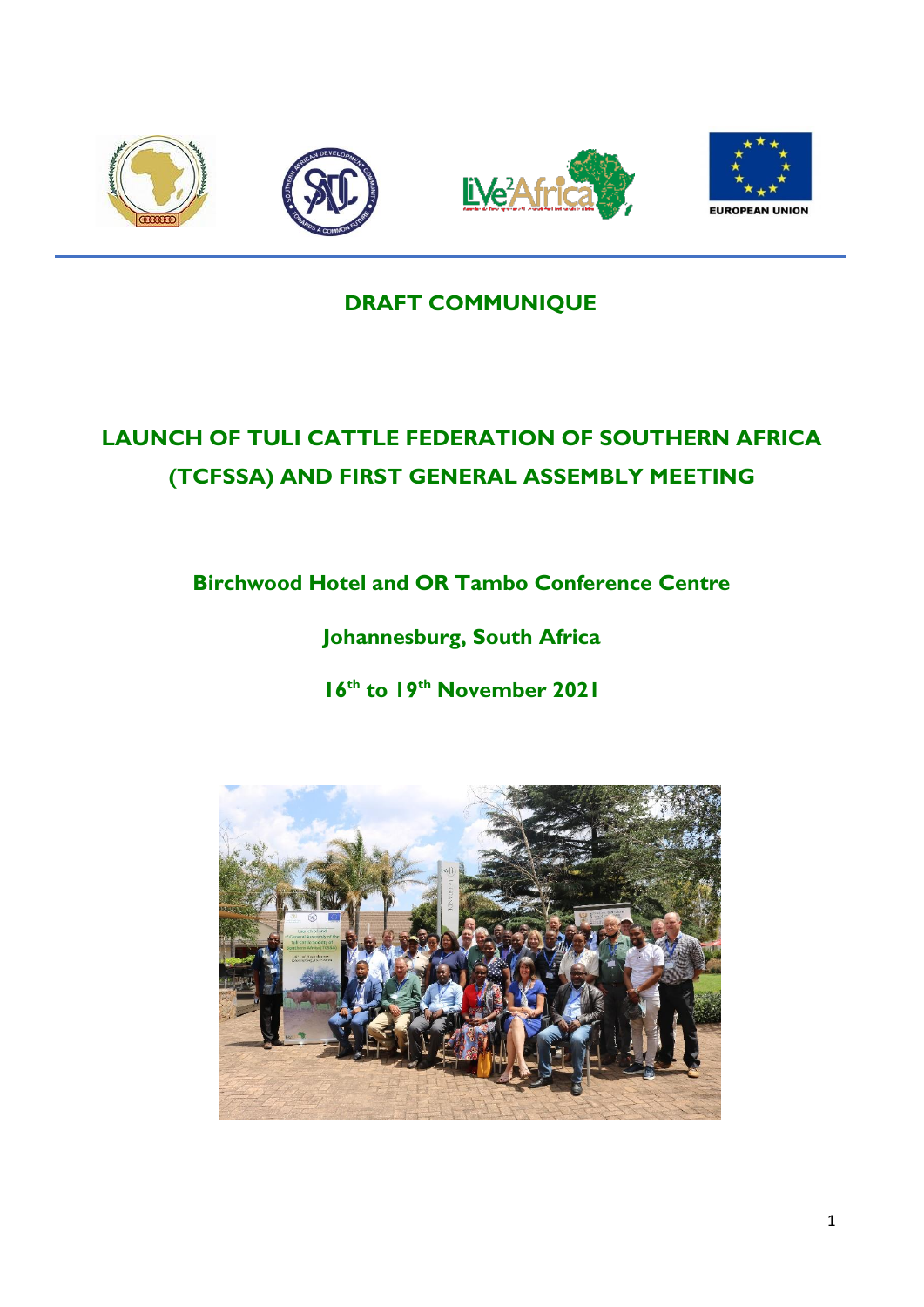# **BACKGROUND**

- **1.** The African Union-Interafrican Bureau for Animal Resources (AU-IBAR) in collaboration with the Southern African Development Community (SADC) and the Interim Council representing national Tuli breeders associations/societies and representatives of Zimbabwe, Zambia, South Africa and Namibia, conducted a consultative stakeholder meeting at the Birchwood Hotel and OR Tambo Conference Centre from 16<sup>th</sup> to 19<sup>th</sup> of November 2021 to launch the Tuli Cattle Federation of Southern Africa and conduct the Inaugural General Assembly of the Federation.
- **2.** The meeting was attended by 40 participants from Namibia, South Africa, Zambia and Zimbabwe and representatives of their governments.
- **3.** The overall objective of the workshop was to: launch the Tuli Cattle Federation of Southern Africa and conduct the Inaugural General Assembly meeting.
- **4.** The specific objectives were to:
	- a) To provide an opportunity for stakeholders in the region to get empirical evidence on the importance and contribution of Tuli cattle genetics in the region and beyond.
	- b) To discuss and validate the draft constitution of the TCFSA
	- c) To officially launch the TCFSA and its website
	- d) To conduct council election and propose members from the Member States
	- e) To undertake an experience sharing tour of a select Tuli Stud farm

# **PROCEEDINGS**

**5. Official Opening:**

The meeting was officially opened by the Director-General of the Ministry of Agriculture, Land Reform and Development of South Africa, Mr Ramasodi. He was representing the Minister of Agriculture, Land Reform and Rural Development who sent apologies for not being able to attend personally. Mr Ramasodi highlighted what South Africa has with its wealth of advantages, for example being the only ICAR-accredited country in the region, having advanced institutions like Onderstepoort, Tshwane University of Technology, University of Pretoria, Agricultural Research Council (ARC), Emergent Red Meat Producer's Organisation (NERPO), databank for animal genetic resource registration and genetic information system (INTERGIS), animal recording and improvement schemes, among others, all of which could be utilized by the Southern African region. He also noted the commitment made at COP26 to reduce methane production by livestock by 30% by 2030, highlighting the need for climatesmart livestock production. He emphasized the important role the Tuli Cattle Federation of Southern Africa will play in the region.

Official welcome remarks were delivered by Dr Mary Mbole-Kariuki on behalf of the Acting Director of AU-IBAR. She highlighted AU-IBAR's commitment to support the SADC region with its priority livestock value chain (Red Meat and live animal) and the importance of collaboration and cooperation between the public and private sectors for the benefit of the Tuli cattle breed.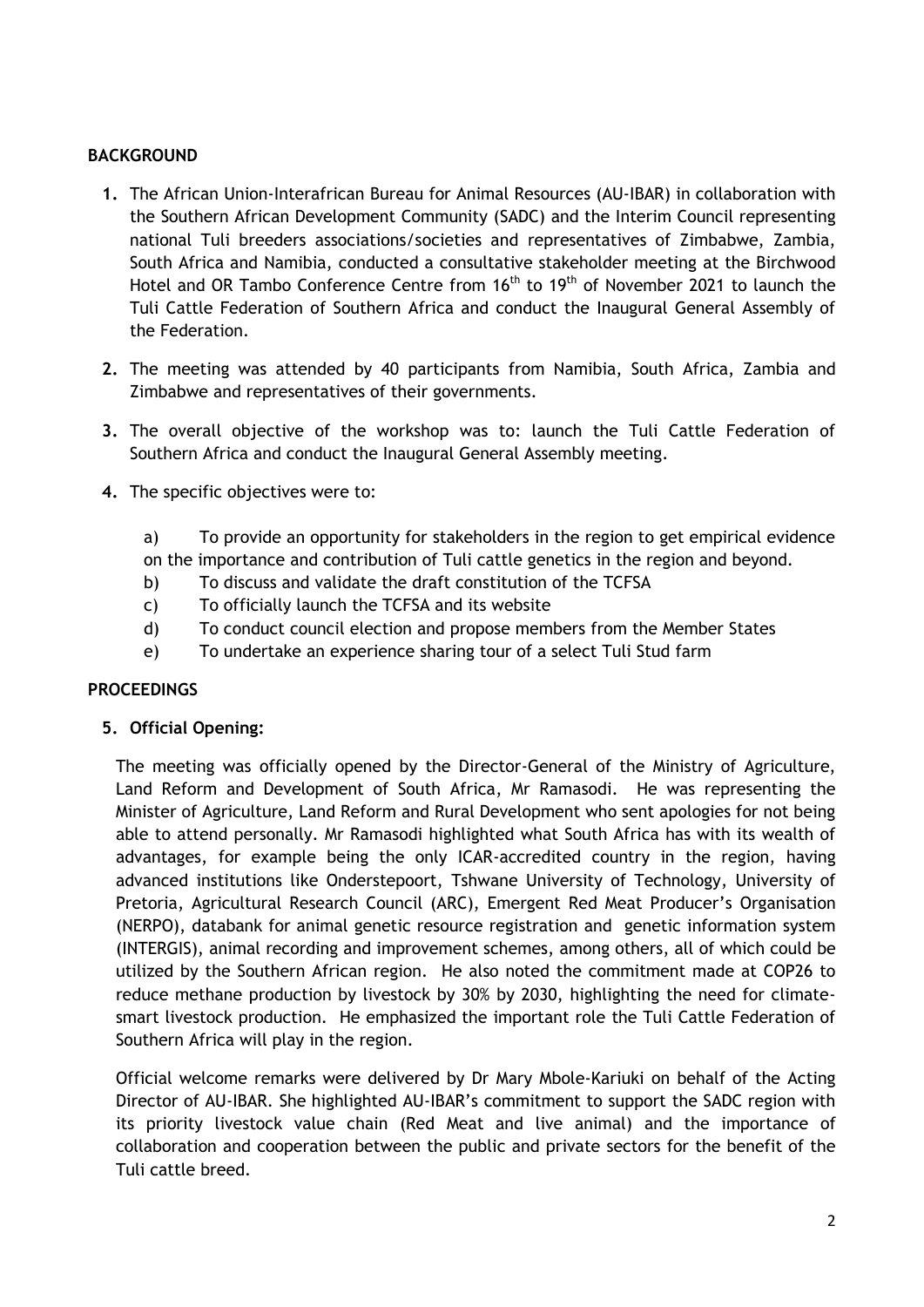Dr Gaolathe Thobokwe representing SADC welcomed the participants and highlighted the challenges of food insecurity in the SADC region due to climate change and urbanization and the important contribution of indigenous breeds to tackle these challenges. He also reported that SADC was working on legal documents for the operationalization of the regional gene bank and other protocols.

### **6. Presentations:**

Dr Mbole-Kariuki made presentations on the Live2Africa project as well as a presentation on AU-IBAR to enlighten the participants on this technical institution which is a department in the African Union Commission. Representatives of Tuli societies from the Member States presented the status of the Tuli cattle breed in their respective countries. Government representatives from South Africa, Zimbabwe, Zambia and Namibia, gave presentations on their respective countries on the status of the Tuli cattle breed.

Dr Edward Nengomasha (Animal Production Expert consultant) gave the background to the establishment of the regional Tuli Cattle Federation of Southern Africa, noting that this was the first regional breed-specific breeders society in Africa and will provide lessons for other regional entities in other parts of Africa.

The Interim Council (Mrs Anne Cooke, Mrs Grace Tambo and Mrs Chenayi Garise-Nheta) presented on the work conducted so far including results of the survey conducted through the administration of a questionnaire, website and the draft constitution. Other presentations were made by the South African Stud Book (Dr Helena Theron), operations of SADC (Dr Thobokwe), Animal Business Research Institute (ABRI/BREEDPLAN) (Mrs Izaan Du Plooy).

# **7. Constitution and Website**

The proposed constitution of the TCFSA was extensively deliberated on and members' suggestions were discussed and necessary changes were made to the draft constitution. The amended constitution was adopted by the General Assembly. The final version of the constitution will be shared with all members. The draft website was presented by Mrs Cooke and participants made suggestions and inputs to improve it. The website was then adopted and approved by the Tuli Cattle Federation of Southern Africa.

#### **8. Elections of the Council for the TCFSA.**

The participants nominated the members of the council as per the constitution. The following were elected as members of the Council:

#### *Voting Members*

President – Mrs Anne Cooke (Zimbabwe) Vice-President–- Mr. Dave Mullins (South Africa) Secretary – Mrs Grace Tambo (Zimbabwe) Treasurer – Mr Volker Rugheimer (Namibia) Council Member – Edward Clark - Breeder (South Africa) Council Member – Nyreen Roberts – Breeder (Zambia)